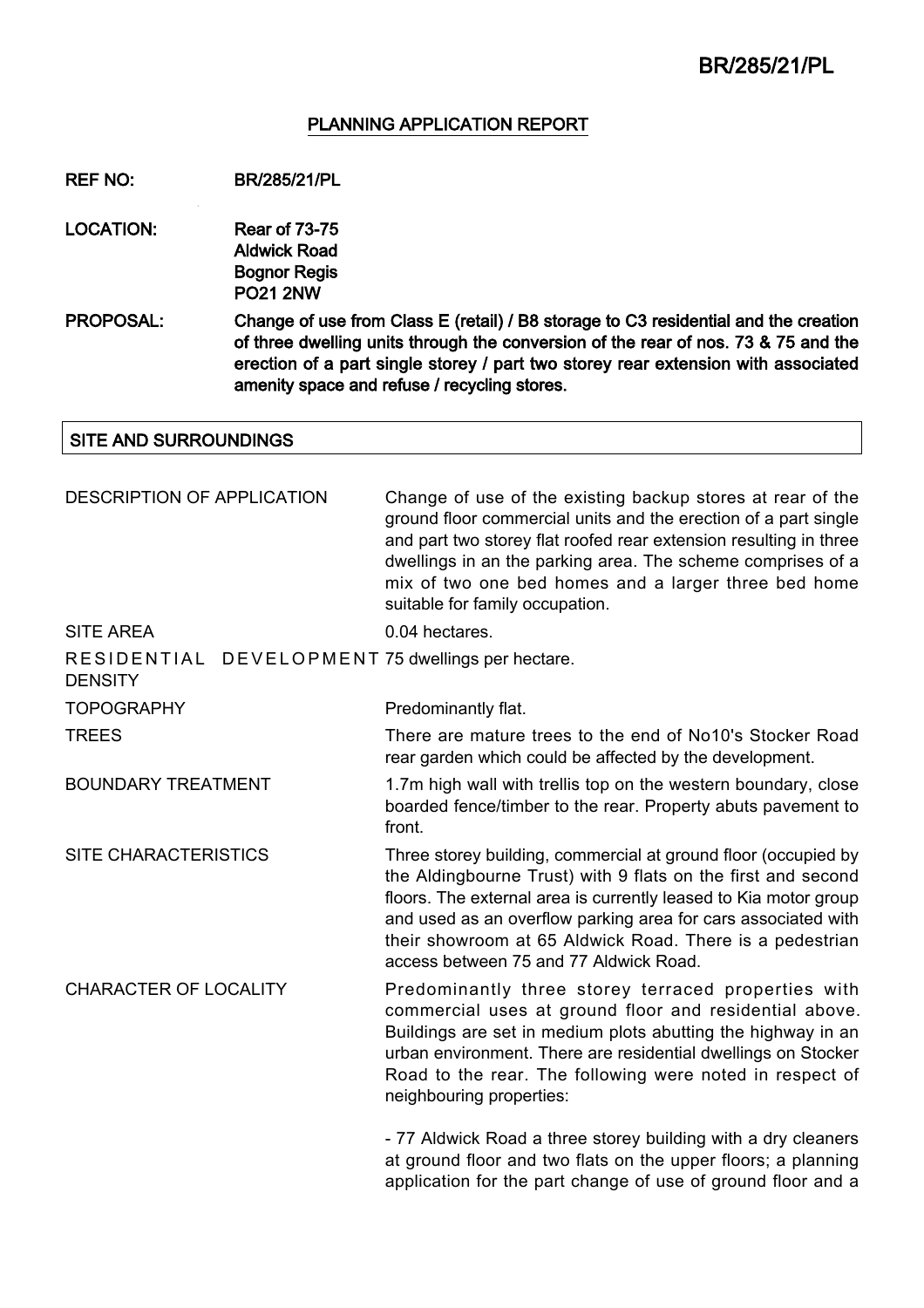first floor rear extension resulting in creation of 2 no. selfcontained studio was allowed on appeal. Small rear garden area accessed through a passage via Aldwick Road. This tunnel/walkway provides access to the rear of no. 79. Restricted bay parking on Aldwick Road to the front.

- 69 - 71 Aldwick Road, converted into a restaurant and further New Barn Kia (65 Aldwick Road) Commercial at ground floor (occupied by an engravers) with a rear ground floor garden and then a further flat at first floor level.

- 10 Stocker Road - Two and a half storey residential dwelling with rear garden; and

- 6-8 Stocker Road, Arun Lodge Residential Care Home - Two and a half storey building converted to flats with a rear parking area and rear double garage (no rear garden).

## RELEVANT SITE HISTORY

BR/30/11/ Change of use from A1 to Car Showroom ApproveConditionally

27-04-11

The site history is noted.

### REPRESENTATIONS

Bognor Regis Town Council: An objection.

- Results in an intensification of use that adversely affects the character of the area and consequently public and neighbouring amenities.

- Aldwick Road is an area with a Traffic Regulation Order in place and the development would result in the generation of excessive parking demands; contrary to Policies H SP4, QE SP1 and T SP1 of the Arun Local Plan.

- Would have the appearance of an unduly cramped form of development out of character and would have an unacceptable impact on the established pattern of development in the locality in conflict with policies D DM1 and D SP1 of the Arun Local Plan and Part P of the Arun Design Guide.

2 letters of objection received:

- Overdevelopment with no parking allocated, a fire hazard due to the alleyway access only.
- The proposed building will be invasive and will overlook our property.
- No development should be built within 6ft of my property according of my deeds.
- The only yellow signage for development in vicinity was for an application in Felpham.
- We are already overlooked and it is uncomfortable being in the garden.
- There are high trees along my border which can be affected by development having impact on wildlife.

- Emergency services would not have an access to the site putting my family and the elderly in the nursing home next door at risk.

### COMMENTS ON REPRESENTATIONS RECEIVED:

Comments Noted.

- WSCC Highways does not consider this proposal would have an unacceptable impact on highway safety or result in 'severe' cumulative impacts on the operation of the highway network.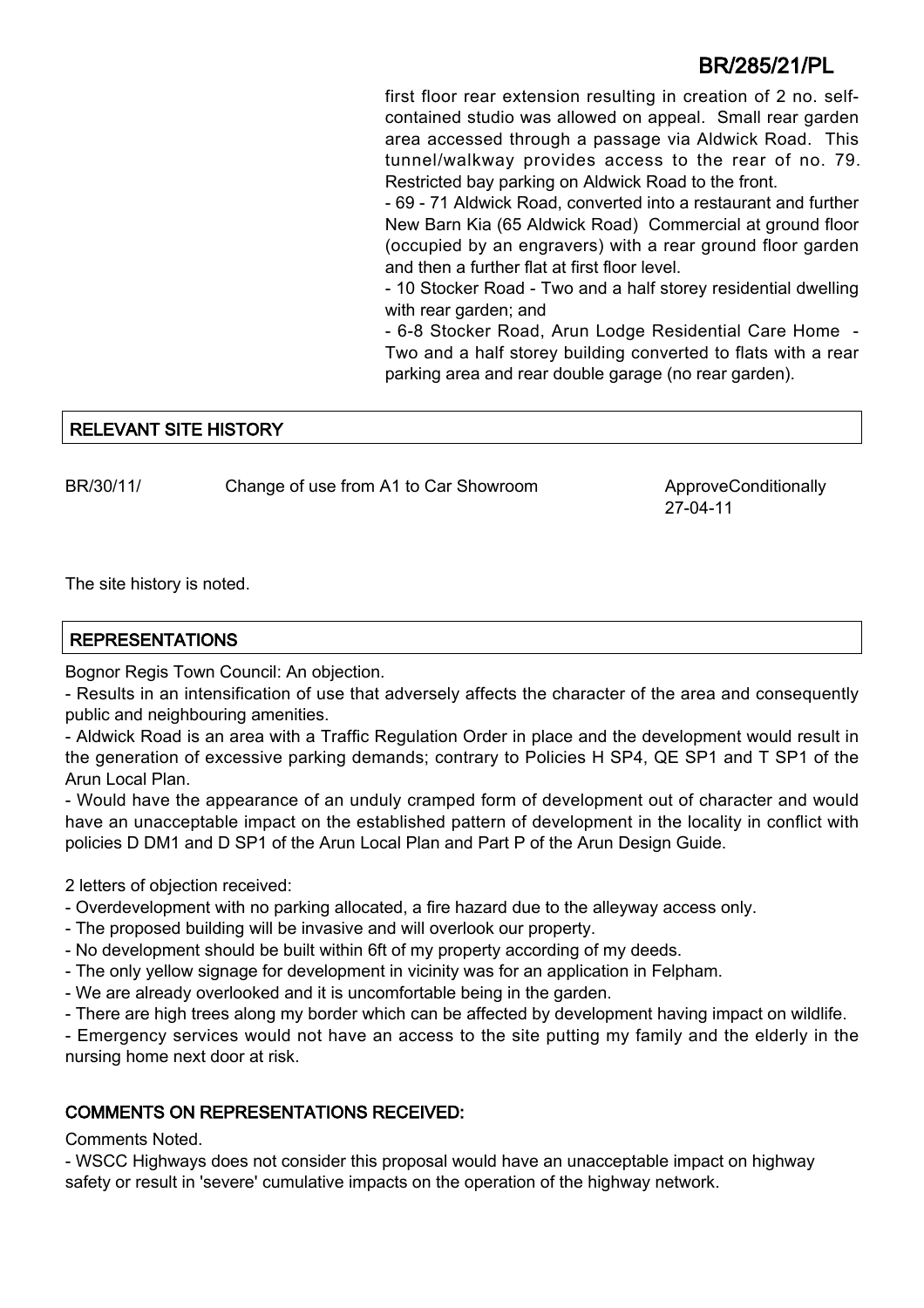- Deeds/covenants are a legal/civil matters not a material planning consideration.

- With regards to the site notice, a notice for the different site was put on Stocker Road, however a new site notice was displayed to the rear of the proposal site (Stocker Road).

Other planning issues will be discussed in the Conclusions section.

### **CONSULTATIONS**

### CONSULTATION RESPONSES RECEIVED:

WSCC HIGHWAYS: Does not consider this proposal would have an unacceptable impact on highway safety or result in 'severe' cumulative impacts on the operation of the highway network, therefore is not contrary to the NPPF (paragraph 111), and there are no transport grounds to resist the proposal.

PRIVATE SECTOR HOUSING: Appropriate fire precaution facilities and equipment must be provided of such type, number and location as are considered necessary. Guidance on fire safety is contained in the LACORS guidance document - "Housing - Fire Safety, Guidance on fire safety precautions for certain types of existing housing" and in the Approved suite of Documents for Building regulations. Full comments are online. Housing standards, including room sizes and facilities must be complied with.

ECOLOGY: Following review of the condition of the site, the lack of ecological features on site and no works taking place to the surrounding properties, we have now determined that an ecological survey will not be required for this site.

ENVIRONMENTAL HEALTH: No objection subject to suggested conditions.

DRAINAGE EGINEERS: The applicant has shown it is possible to locate the soakaway 5m from all buildings and 2.5m from property boundaries. The final detailed design will need to be supported by winter groundwater monitoring (expected to be for an agreed length of time between December and March) and winter infiltration testing (at agreed time and depth in strict accordance with BRE DG365). If infiltration is proven to be unviable then we would support a restricted discharge of surface water to the surface water sewer on Aldwick Road (as there are no watercourses in the vicinity of the site).

SOUTHERN WATER: The applicant should be aware that our mapping indicates that the foul sewer crosses the site in the vicinity of the extension.

NATURAL ENGLAND: No objection subject to appropriate financial contribution and appropriate assessment in view of the European Site's conservation objectives and in accordance with the Conservation of Habitats & Species Regulations 2017 (as amended).

### COMMENTS ON CONSULTATION RESPONSES:

Comments noted. The Appropriate Assessment has been sent to Natural England and approved.

## POLICY CONTEXT

Designation applicable to site:

2km Buffer of Bognor Reef SSSI Pagham Harbour Access Management Zone B Built up Area Boundary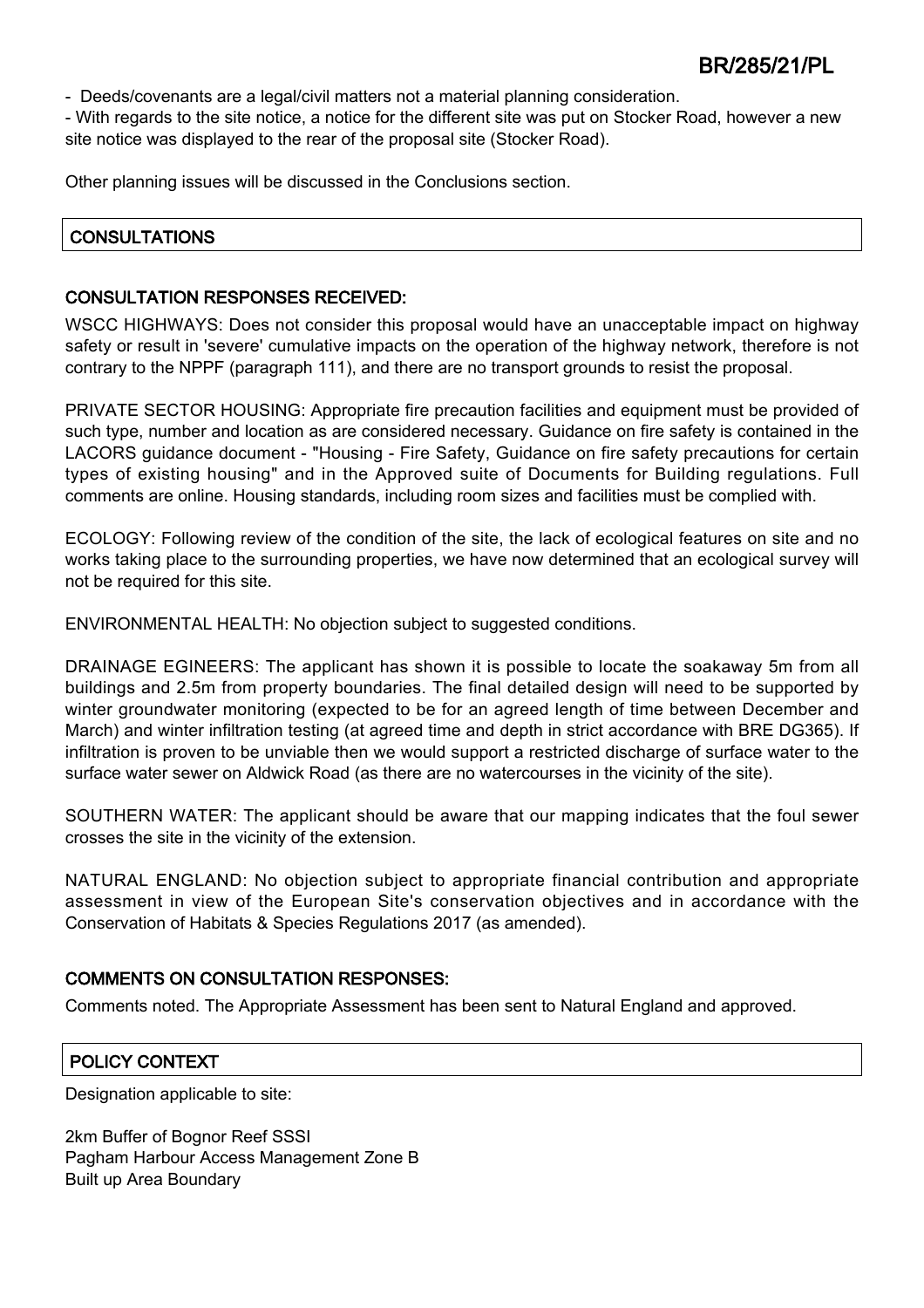## Class B Road DEVELOPMENT PLAN POLICIES

[Arun Local Plan 2011 - 2031:](https://www.arun.gov.uk/adopted-local-plan)

|                                  | DDM1             | D DM1 Aspects of form and design quality                |
|----------------------------------|------------------|---------------------------------------------------------|
|                                  | DDM <sub>2</sub> | D DM2 Internal space standards                          |
|                                  | DDM4             | D DM4 Extensions&alter to exist builds(res and non-res) |
|                                  | DSP <sub>1</sub> | D SP1 Design                                            |
|                                  | ECCSP1           | ECC SP1 Adapting to Climate Change                      |
|                                  | ECCSP2           | ECC SP2 Energy and climate change mitagation            |
|                                  |                  | ENVDM2 ENV DM2 Pagham Harbour                           |
|                                  |                  | ENVDM4 ENV DM4 Protection of trees                      |
|                                  |                  | ENVDM5 ENV DM5 Development and biodiversity             |
|                                  | HDM1             | H DM1 Housing mix                                       |
|                                  | QEDM1            | <b>QE DM1 Noise Pollution</b>                           |
|                                  | QEDM2            | QE DM2 Light pollution                                  |
|                                  | QEDM4            | <b>QE DM4 Contaminated Land</b>                         |
|                                  | QESP1            | QE SP1 Quality of the Environment                       |
|                                  | RETDM1           | <b>RET DM1 Retail development</b>                       |
|                                  | RETSP1           | <b>RET SP1 Hierachy of Town Centres</b>                 |
|                                  | SDSP1            | SD SP1 Sustainable Development                          |
|                                  | SDSP2            | SD SP2 Built-up Area Boundary                           |
|                                  | TSP <sub>1</sub> | <b>T SP1 Transport and Development</b>                  |
|                                  | WDM3             | W DM3 Sustainable Urban Drainage Systems                |
|                                  | WMDM1            | WM DM1 Waste Management                                 |
|                                  |                  |                                                         |
| <b>PLANNING POLICY GUIDANCE:</b> |                  |                                                         |
|                                  | <b>NPPF</b>      | <b>National Planning Policy Framework</b>               |
|                                  | <b>NPPDG</b>     | <b>National Design Guide</b>                            |
|                                  | <b>NPPG</b>      | <b>National Planning Practice Guidance</b>              |

## SUPPLEMENTARY POLICY GUIDANCE:

| ברו איני העריי    |                                               |
|-------------------|-----------------------------------------------|
| SPD11             | Arun Parking Standards 2020                   |
| SPD <sub>13</sub> | Arun District Design Guide (SPD) January 2021 |

## POLICY COMMENTARY

The Development Plan consists of the Arun Local Plan 2011 - 2031, West Sussex County Council's Waste and Minerals Plans, The South Inshore & South Offshore Marine Plan and Made Neighbourhood Development Plans. The policies are published under Regulations 19 and 35 of the Town and Country Planning (Local Planning) (England) Regulations 2012.

There is no relevant policy in the Bognor Regis Neighbourhood Plan to the determination of this application.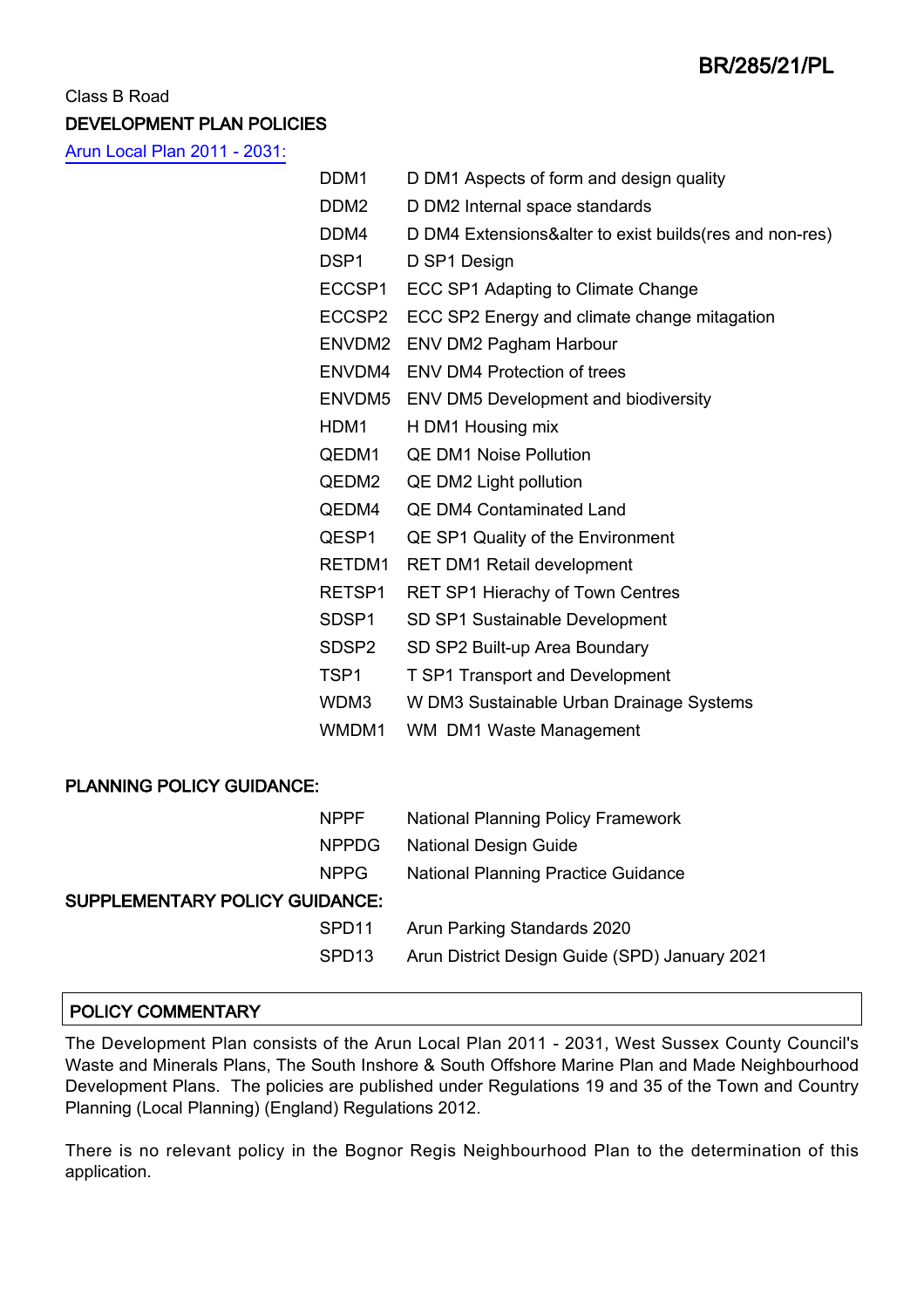## DEVELOPMENT PLAN AND/OR LEGISLATIVE BACKGROUND

Section 38(6) of the Planning and Compulsory Purchase Act 2004 states:-

"If regard is to be had to the development plan for the purpose of any determination to be made under the planning Acts the determination must be made in accordance with the plan unless material considerations indicate otherwise."

section 70(2) of TCPA provides that:-

(2)In dealing with an application for planning permission the authority shall have regard to: (a)the provisions of the development plan, so far as material to the application, (aza)a post-examination draft neighbourhood development plan, so far as material to the application, (b)any local finance considerations, so far as material to the application, and (c)any other material considerations.

The proposal is considered to comply with relevant Development Plan policies as that it would have no materially adverse effect on the visual amenities of the locality or the residential amenities of the adjoining properties and it would not have an adverse impact on the character of the surrounding area.

## OTHER MATERIAL CONSIDERATIONS

It is considered that there are no other material considerations to be weighed in the balance with the Development Plan.

### **CONCLUSIONS**

#### KEY ISSUES

The key issues are principle, retail, design and visual amenity, residential amenity, highways/traffic, space standards and impact on Pagham Harbour.

### PRINCIPLE

The site is in the built up area where development is acceptable in principle in accordance with policy SD SP2 of the Arun Local Plan and provided it is in accordance with other policies of the Local Plan.

Regard should be had to policy SD SP1 of the Arun Local Plan which states "When considering development proposals the Council will take a positive approach that reflects the presumption in favour of sustainable development contained in the NPPF." Para 120 (d) of the NPPF states planning policies and decisions should "promote and support the development of under-utilised land and buildings, especially if this would help to meet identified needs for housing where land supply is constrained and available sites could be used more effectively (for example converting space above shops)".

The development complies with policies SD SP2 and SD SP1 of the Arun Local Plan and relevant paragraphs of the NPPF.

The most relevant policies for determining this application are not out of date despite the Council's 2.42 year housing land supply as they relate to amenity/character etc rather than development principles.

IMPACT ON THE VITALITY & VIABILITY OF THE TOWN CENTRE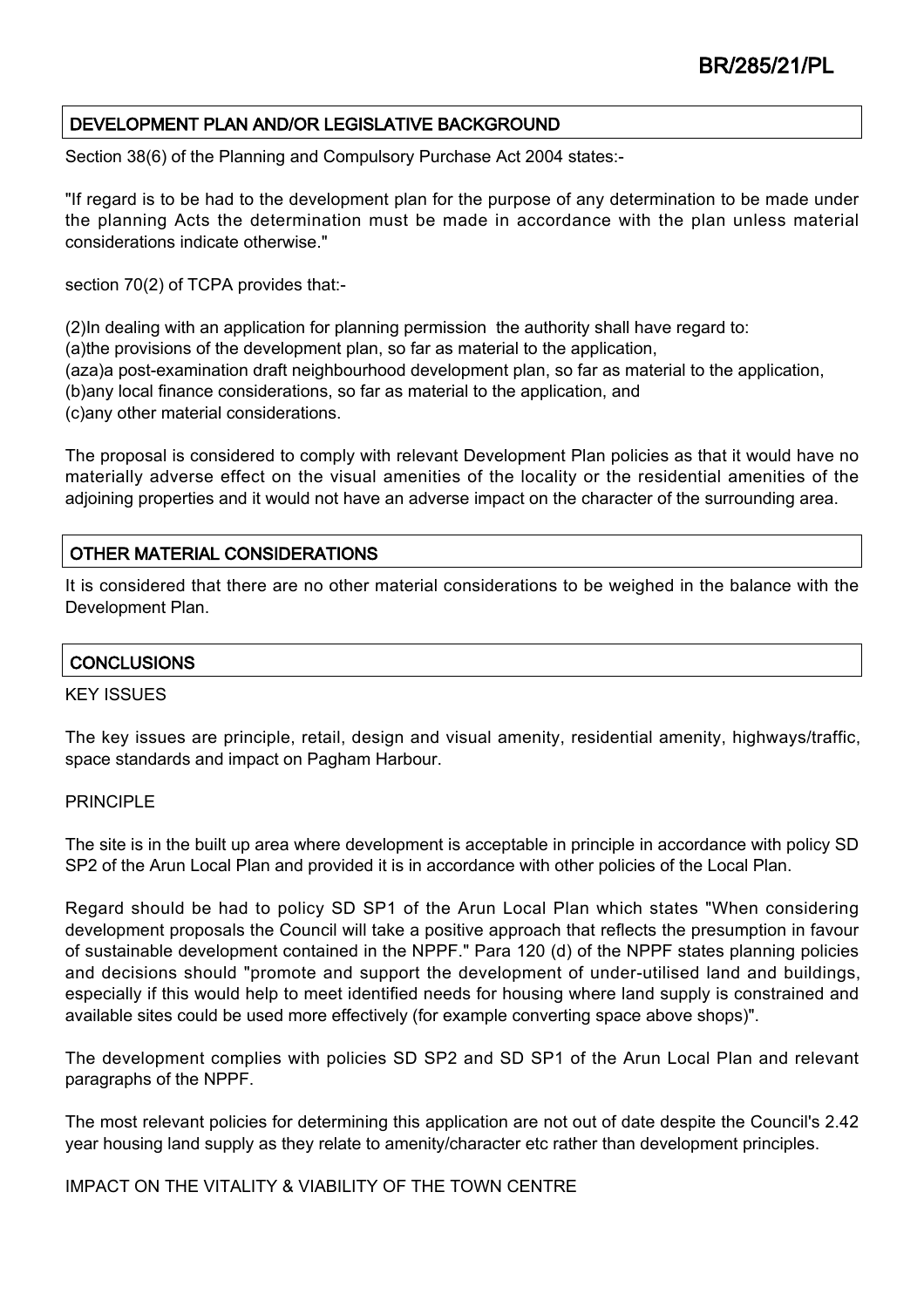RET SP1 of the Local Plan supports measures which help to reinforce their role in meeting communities needs and providing a focus for a range of activities including retail. Policy RET SP1 accords with para 8 of the NPPF in achieving the environmental role of sustainable development by guiding housing to sustainable built up locations.

Policy RET DM1 protects retail units and does not afford protection to net floor space. RET DM1 does not prevent the part change of use from retail. The intent behind RET DM1 is to maintain the retail offering throughout the District. In this case storage space would be lost however the retail unit would be retained. The partial loss of retail floor space would not conflict with Policy RET DM1 of the Local Plan and paragraph 86 of the NPPF.

The site forms part of an undefined retail frontage in the suburban centre of Aldwick with a varied mix of shops, takeaways, estate and letting agents and other uses like private business offices and a showroom. The space to be lost from the conversion of replacement of commercial floor space at the rear of 73 & 75 Aldwick Road would be 44m2 (GIA). Whilst the site is outside of the primary shopping area this partial change of use to residential would maintain the significance of the shopping area.

The development is in a general conformity with Policy RET DM1 of the Local Plan.

## DESIGN AND CHARACTER

Policy D DM1 of the Arun Local Plan requires that the Council have regard to certain aspects including: (1) Character - "Make the best possible use of the available land by reflecting or improving upon the character of the site and the surrounding area, in terms of its scale, massing, aspect, siting, layout, density, building materials (colour, texture), landscaping, and design features.";

(13) Density - "The density of new housing will make efficient use of land while providing a mix of dwelling types and maintaining character and local distinctiveness. Higher densities will be more appropriate in the most accessible locations. Proposals should take into account the density of the site and its surroundings. The density of large sites should be varied to guard against uniformity"; and (14) Scale - "The scale of development should keep within the general confines of the overall character of a locality unless it can be demonstrated that the contrary would bring a substantial visual improvement."

Policy D DM4 of the Local Plan requires accordance with 5 point criteria when assessing applications for extensions and alterations to existing buildings.

Policy D SP1 "Design" states: "All development proposals should seek to make efficient use of land but reflect the characteristics of the site and local area in their layout, landscaping, density, mix, scale, massing, character, materials, finish and architectural details.

The Arun Design Guide Supplementary Planning Document (SPD) adopted on 25th January 2021 is a material consideration in the determination of applications. Part M which deals with Extensions requires the scale, massing and positioning of extensions should be visually subservient to the existing property to ensure the latter remains the dominant form; privacy can be maintained by locating and designing windows to prevent overlooking. Extensions should preserve the amenity of the original and neighbouring properties in terms of privacy and overshadowing. In Part M, Infill Development, the SDP requires a positive response to the character, appearance and layout of surrounding buildings in order to contribute to a sense of cohesion and unity. While infill schemes present a valuable opportunity to increase the efficiency of land use in existing urban and rural areas and provide new housing, this should not lead to overdevelopment and over-intensification of building plots.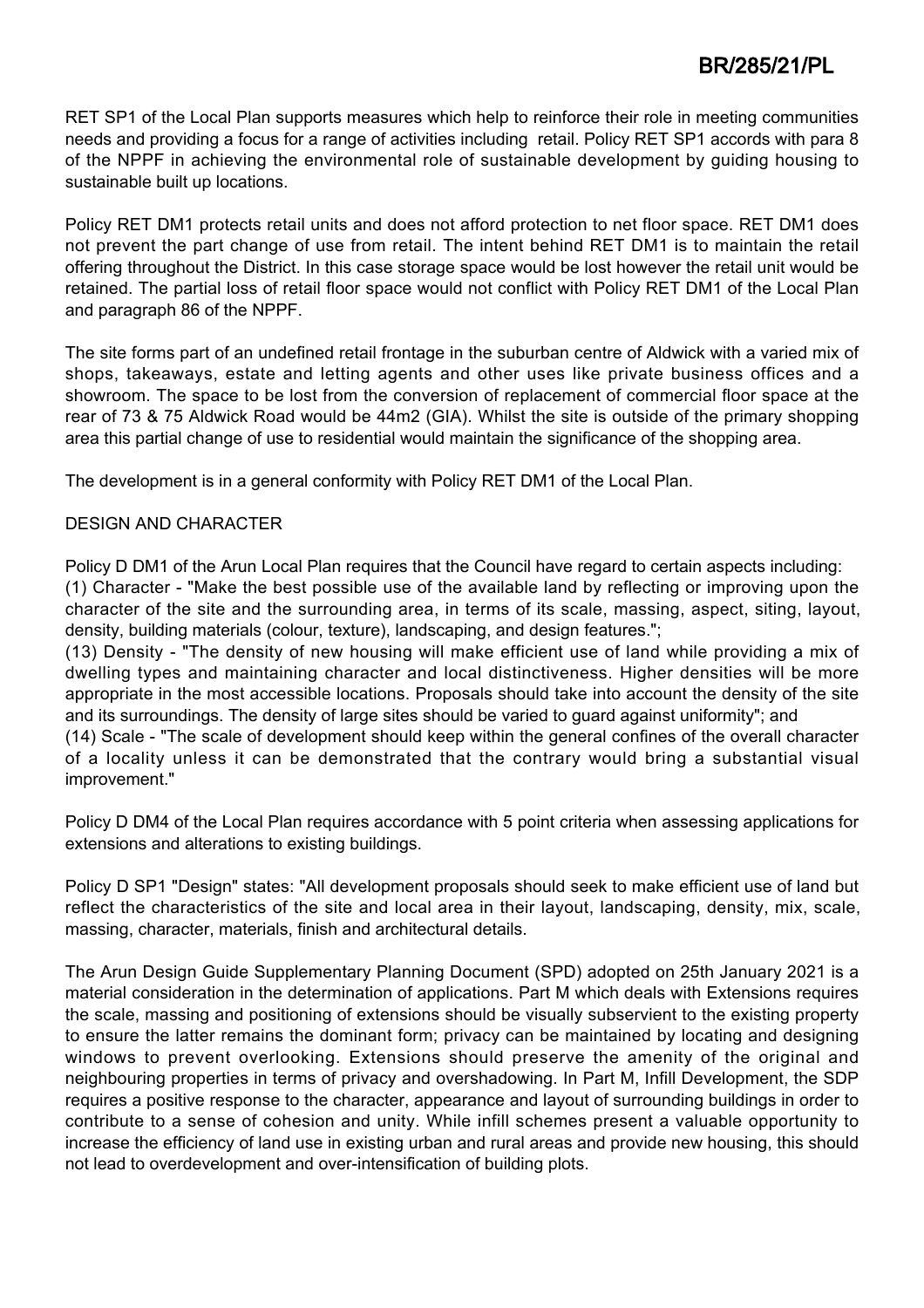Para 130 of the NPPF states: "Planning policies and decisions should ensure that developments: (c) are sympathetic to local character and history, including the surrounding built environment and landscape setting, while not preventing or discouraging appropriate innovation or change (such as increased densities)."

The development would involve the change of use, extension and redevelopment resulting in amalgamation of converted and extended elements creating so called mews that would sit around the edge of a landscaped courtyard setting. This rear yard of Nos 73&75 Aldwick Road was used as an overflow parking area for cars associated with Kia motor group's showroom at 65 Aldwick Road accessed through a passage via Aldwick Road.

There are no changes to the external appearance of front elevation as the development is to the rear of the host property. The proposal would transform backup stores of the ground floor commercial units and extend them to the boundary with 71 Aldwick Road at ground floor level and join the side wall of KIA Workshop with a two storey building in the south-eastern corner of the parking area adjacent to the rear blank wall of the Arun Care Home to the south.

The two storey element would face to the west, would be 7m deep, 11.9m long and 5,7m high, would be characterised by flat Sedum Grass Roof. High level windows, fixed and with a cill no lower than 1.7m above internal finished floor level, are proposed in the eastern elevation, French doors at the first and ground floor along with bi-folding doors at the western elevation. The internal area created by the conversion and extension provides space for a 1 bed dwelling converted from back stores (unit 3), 1 bed with home office (unit 2) and 3 bed with an access to the private garden area.

The extension/redevelopment would be visually integrated with the rear of the building in sitting, massing and design and would respond to the pattern of surrounding development. Previously proposed pitched and valley roofs (withdrawn application) were changed for Sedum Grass Roof which would be softer and more pleasant for the residents of the host property and visually in a unity with surrounding buildings which are characterised be flat roofs. The proposal would be sited away from public views and not harm the character and appearance of the area and it would comply with Arun Local Plan policies D DM1, D SP1, D DM4, the Arun Design Guide and with the guidance on character within the NPPF.

## NOISE & RESIDENTIAL AMENITY:

Arun Local Plan policy D DM1 requires that the Council have regard to certain aspects when considering new development including: (3) Impact - "Have minimal impact to users and occupiers of nearby property and land. For example, by avoiding significant loss of sunlight, privacy and outlook and unacceptable noise and disturbance."

Policy QE SP1 states: "The Council requires that all development contributes positively to the quality of the environment and will ensure that development does not have a significantly negative impact upon residential amenity, the natural environment or upon leisure and recreational activities enjoyed by residents and visitors to the District."

Policy QE DM1 seeks to protect against the impacts of new noise generating development. It states that: "Developers proposing new noise generating development must seek advice from an early stage to determine the level of noise assessment required."

Para 130(f) of the NPPF states decisions should ensure that developments create places with a high standard of amenity for existing and future users. Paragraphs 120, 125(c) and 127(f) are consistent with Arun Local Plan policies in that they seek to deliver appropriate development without being to the detriment of existing residential amenities.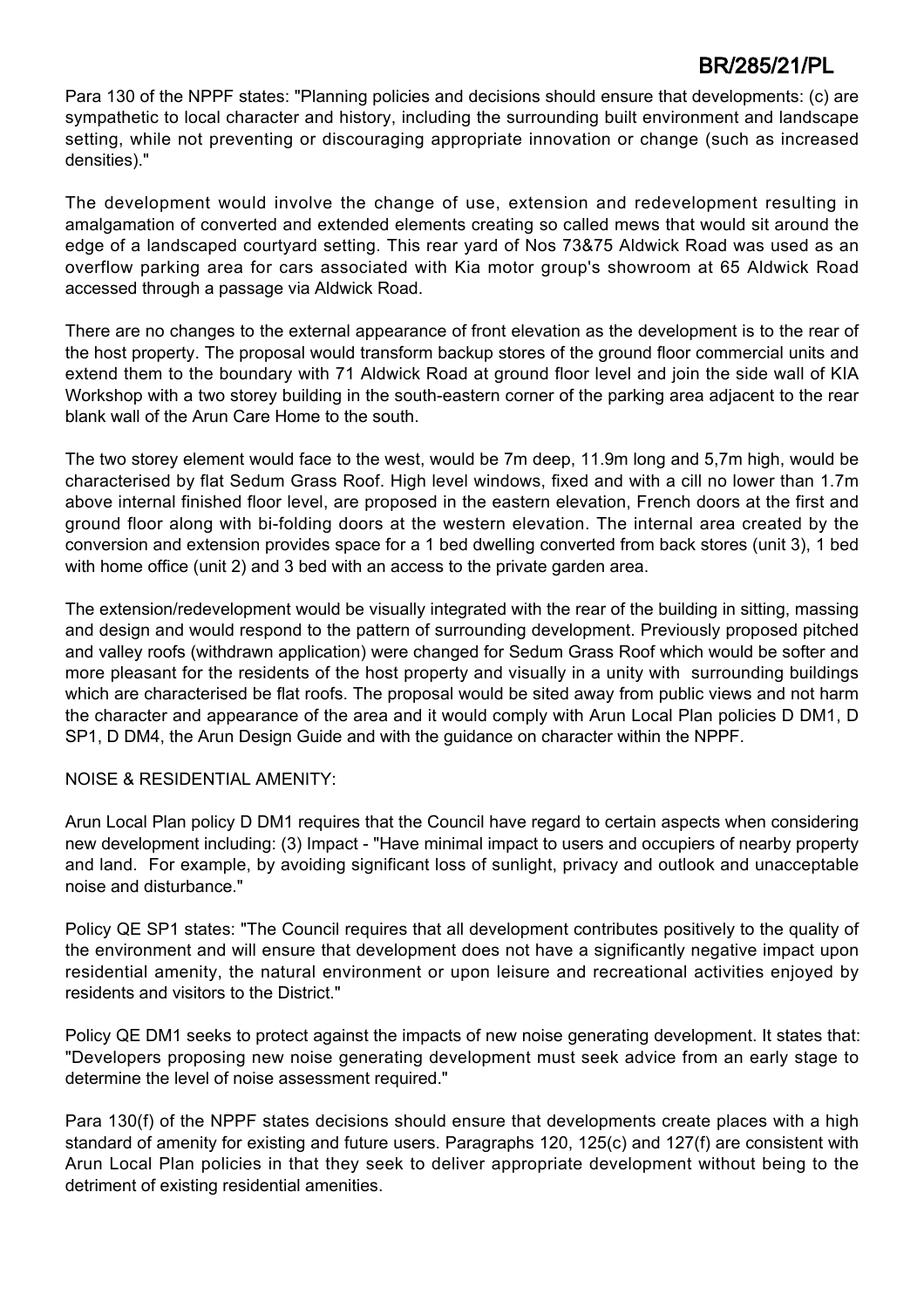The conversion would be encompassed in the confines of the building and would not result in unacceptable adverse impacts on neighbouring amenity. The extension would result in the creation of two residential units. A residential use is not a noise generating form of development especially within an area of a mixed use development. The residential use would have similar characteristics to other residential properties in the locality.

There are habitable windows at the first floor level of a new extension facing to the west a site where planning permission (BR/233/19/PL) was granted on appeal for a change of use and first floor rear extension. The first floor habitable windows would face the windowless flank wall of this rear extension to No 77.

With regards to the rear residential garden of 10 Stoker Road to the south-west, there would be no direct overlooking of private area of this property. The Inspector in his report for the first floor extension above an existing single storey extension to No 77 pointed out: 'The short distance to the boundary with No.10 from the proposal is similar to Nos.14/16, but the majority of the plot is set to the side of the appeal site. Although the whole garden, including the closest part, is likely to be used by its occupiers, the views would not be direct and so only a minimal effect on privacy would arise. Whether or not there was additional planting at the appeal site, therefore, I find that any loss of privacy would not harm the living conditions of the occupiers of No.10.' This is material to the determination of the application.

The extension would butt the rear boundary of Arun Lodge Care Home to the south and its front elevation comprising habitable windows at the first floor level would face to the west. The views would not be direct and so there be an acceptable effect on privacy would arise.

The two storey element due to its separation distance from the rear elevation of the host building would not be overbearing upon the terrace and would not disturb the outlook of its residents.

The proposal would not have a significant impact to users and occupiers of nearby properties so as to result in unacceptable adverse harm on neighbouring amenity by way of overshadowing, overbearing or overlooking and as such accords with D DM1, QE SP1 of the Arun Local Plan and para 130(f) of the NPPF.

### INTERNAL SPACE STANDARDS

Policy D DM2 (ALP) requires internal space standards to be an appropriate size to meet the requirements of all occupants and their changing needs. Paragraph 13.3.4 of the ALP supports the implementation of Policy D DM2 states there might be occasions where development cannot comply with all the space standards which includes the conversion of an existing building. The internal spaces of the dwellings have been assessed against the Nationally Described Space Standards which are used to assess acceptable spaces under Policy D DM2.

The requirement for a 1bed (2p), 1 storey dwelling is 50 sqm whilst Unit 3 would have 52 sqm. Unit 2, 1bed (2p), 2 storey would have 79.32 sqm whilst 58 sqm is required and for Unit 1, 3bed (5p), 2 storey 99,81 sqm is provided whilst 99 sqm is required. All units would satisfy the requirement of the Nationally Described Space Standards and the development accords with Policy D DM2.

Arun District Council has no size standards in respect of private gardens although section H.04 of the Arun Design Guide SPD advises on Residential Outdoor Amenity & External Space Standard: - All development should provide residents with access to outdoor amenity space, whether private or communal. It advises that Residential Communal Shared Spaces should be minimum 40sqm plus 10sqm for each unit. These standards are applicable in the majority of cases, but innovative approaches to more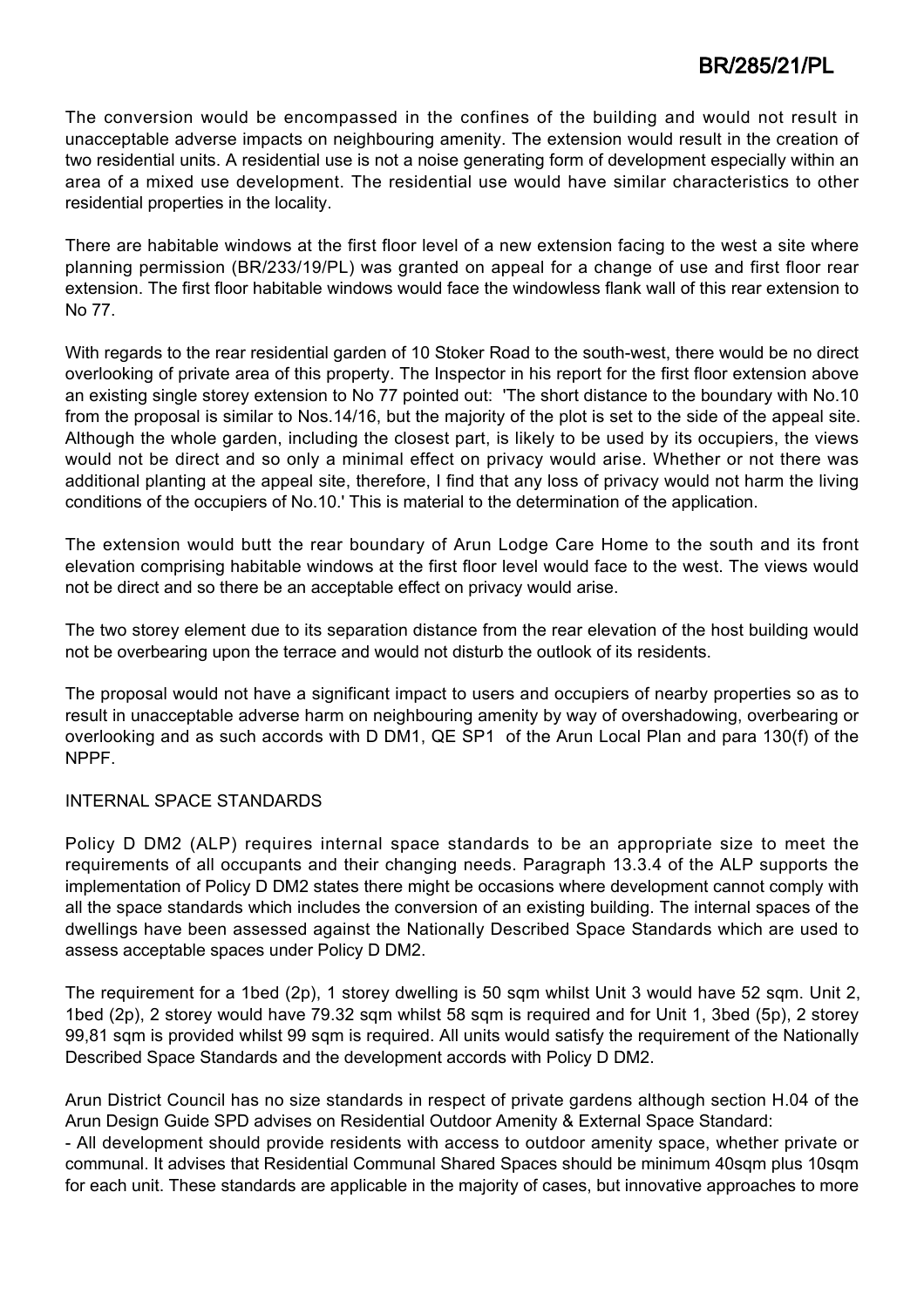compact building layout may be supported by ADC, where appropriate.

Regard should be had to paragraph 130(f) of the NPPF(2021) which requires that new development has a high standard of amenity for existing and future users.

Unit 3 would benefit from a private garden of 48 sqm and Units 2 and 1 share a communal amenity space of 40 sqm. There is easy access to public open spaces like Marine Park Gardens and West Park in a distance of 200m and 600m respectively. The sea shore is approximately 250m away and residents will be able to easily access outdoor places for recreation etc.

The development would broadly satisfy the requirement of Arun Design Guide and complies with policies D DM1 and D DM2 of the Arun Local Plan and with the guidance in the NPPF (para. 130).

#### PARKING, TRAFFIC AND HIGHWAYS IMPACTS

Policy T SP1 (ALP) requires development to reduce the need to travel by car by identifying opportunities to improve access to public transport services whilst making provision for safe access to the highway network Policy T SP1(f) (iv) requires development to incorporate facilities for charging electric and plugin hybrid vehicles.

Para 110 of the NPPF states that in assessing specific applications for development it should be ensured that safe and suitable access to the site can be achieved for all users. Para 111 affirms development should only be prevented or refused on highways grounds if there would be an unacceptable impact on highway safety, or the residual cumulative impacts on the road network would be severe.

The Arun Parking Standards 2020 at Table 3.1 shows the expected level of Parking provision for residential development. In Zone 4 it is one parking space for a 1 bed unit with one to 3 habitable rooms and 1 cycle parking space per unit for 1 bed flats/houses. If nil car parking provision is proposed, under ADC Parking Standards Principle 2.13 it will be necessary to demonstrate through a parking capacity survey that there is sufficient capacity to accommodate expected parking demand.

No vehicular access exists to the site and this application proposes no alterations to this arrangement. A nil car parking provision is proposed for the development.

The site is sustainably positioned in walking distance of a variety of local shops and services, including bus stops providing access to Bognor Regis, Chichester and further afield. Bognor Regis is in walking distance which provides wider facilities and services. Cycling is a viable option, a secure and covered cycle store proposed for up to 4 bicycles is proposed on the plans.

WSCC does not consider that this proposal would have an unacceptable impact on highway safety or result in 'severe' cumulative impacts on the operation of the highway network, therefore is not contrary to the National Planning Policy Framework (paragraph 111), and that there are no transport grounds to resist the proposal subject to suggested conditions.

The applicant has not submitted a Transport Statement or parking survey. However, they were submitted recently for a similar development for 83 Aldwick Road and the case officer's report concluded: 'Based on the survey and local car ownership levels, there is sufficient space available on the local roads to accommodate parking demand resulting from the development.' Given the previous recent parking study parking space in the locality would be available for the development.

Taking into consideration the above, the development would not result in excessive on-street parking demand in the area. The proposals would accord with policies T SP1, T DM1 of the Arun Local Plan and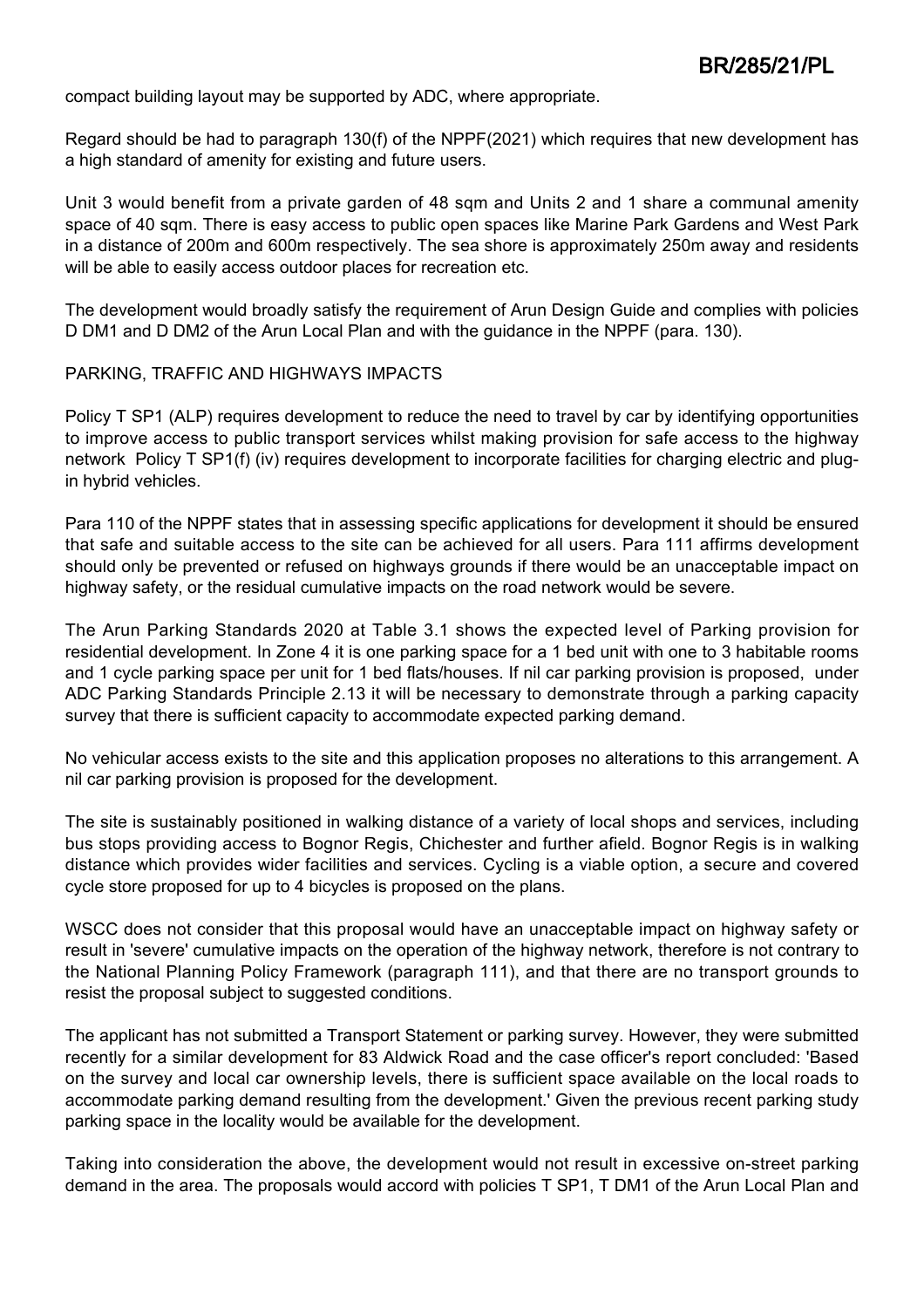#### ADC Parking Standards.

#### IMPACT ON THE PAGHAM HARBOUR SPECIAL PROTECTION AREA:

ALP Policy ENV DM2 requires new residential developments within a 400m to 5km distance ('Zone B') of Pagham Harbour make a financial contribution towards the provision of accessible natural open green spaces to serve the area. A contribution of £1,275 per new residential unit was agreed by the Councils Cabinet on 20 July 2015. The Councils Cabinet subsequently approved a reduction in the tariff from £1,275 to £871 as of the 10th April 2017.

NPPF, paragraph 174 a) stresses that planning policies and decisions should contribute to and enhance the natural and local environment by protecting and enhancing valued landscapes, sites of biodiversity or geological value and soils (in a manner commensurate with their statutory status).

The site lies in designated Zone B and this application results in a net increase in residential accommodation, impacts to the coastal Special Protection Area(s) and Ramsar Site(s) may result from increased recreational disturbance.

According to Natural England's advice, an appropriate assessment in view of the European Site's conservation objectives and in accordance with the Conservation of Habitats & Species Regulations 2017 (as amended), PART 6, Chapter 2 should be carried out. It should be considered whether the development, notwithstanding financial measures, is likely to have a significant effect on the Pagham Harbour Special Protection Area.

The application for 3 residential units results in recreational disturbance only to Pagham Harbour. Having considered mitigation/avoidance measures to be provided in-perpetuity through the contribution to the Joint Pagham mitigation scheme, Arun District Council conclude that with mitigation the plan or project will not have an adverse effect on the Integrity of the European protected site(s).

On the basis of a net gain of 3 dwellings the applicant has agreed to the £2,613 contribution at the current rate. The applicant has provided a signed Section 106 legal agreement to this effect. Therefore it is considered that the application would comply with policy ENV DM2 of the Arun Local Plan.

### PROTECTION OF TREES

Policy ENV DM3 of the Local Plan in section 17.3.1 underlines the importance of trees as producers of oxygen and in urban settings groups of trees can contribute significantly to the successful integration of new dwellings into the landscape. The retention of mature trees can contribute to amenity and more attractive developments as well as retaining important wildlife habitats and should be considered at the design stage of all developments.

Policy ENV DM4 of the Local Plan emphasises where there are existing trees on or adjacent to a developments site, developers shall be required to provide:

- d. Land and tree surveys
- e. A tree constraints plan

f. An arboticultural impact assessment to include a tree protection plan and arboricultural method statement.

These ensure development is planned to take a comprehensive view of tree issues at an early stage in the design process and that development works do not have a negative impact on existing trees.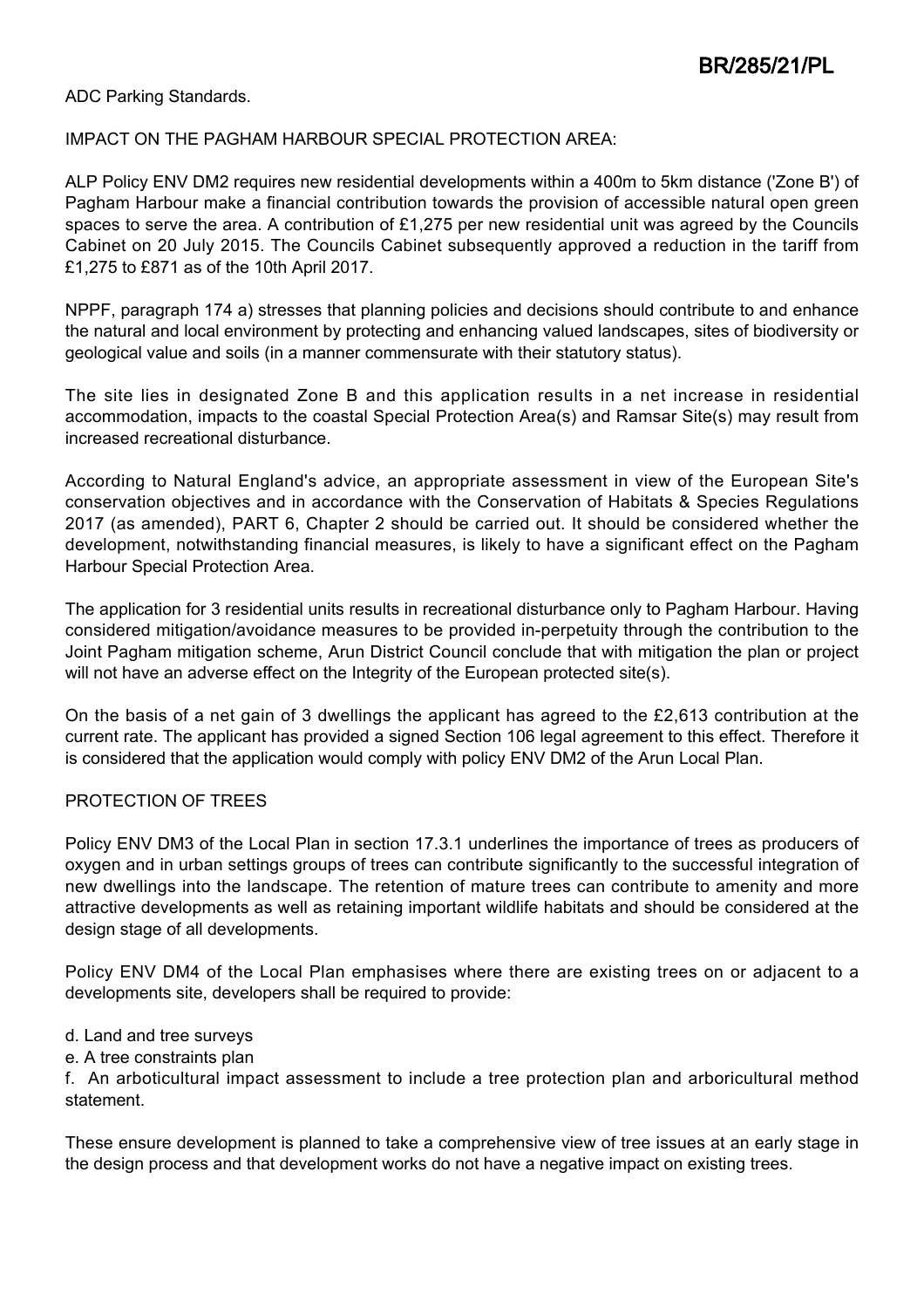Paragraph 131 NPPF highlights the important contribution which trees make to the character and quality of urban environments, and can also help mitigate and adapt to climate change. Planning policies and decisions should ensure that appropriate measures are in place to secure the long term maintenance of newly planted trees, and that existing trees are retained wherever possible.

There are mature trees outside the site to the south close the boundary of the rear garden of No10 Stocker Road which could be affected by the development. No Arboricultural Assessment & Method Statement has been provided by applicant. Therefore a pre-commencement condition will be imposed to ensure the retention and maintenance of trees and vegetation which are an important feature of the area and to comply with policies ENV DM3 and ENV DM4 of the Arun Local Plan, and NPPF's paragraph 131.

### **BIODIVERSITY**

Policy ENV DM5 of the Local Plan requires development schemes shall seek to achieve a net gain in biodiversity and protect habitats on site. They shall incorporate elements of biodiversity including green walls, roofs, bat and bird boxes as well as landscape features minimising adverse impacts on existing habitats (whether designated or not)."

The proposal is for a conversion and part single storey, part two storey extension in a parking area. The new dwelling units will be designed in a mews form of development that will sit around the edge of a landscaped courtyard setting. A Sedum Grass Roof over the two storey extension is proposed. The submission of further information demonstrating what will be included within the scheme and what level of net biodiversity gain will be created is required.

The opportunity to increase biodiversity and mitigation measures will be secured via conditions and complies with ENV DM5.

### CLIMATE CHANGE

The ALP policy ECC SP2 requires residential development be energy efficient and incorporates decentralised, renewable and low carbon energy supply systems.

No decentralised, renewable and low carbon energy supply systems are proposed therefore a condition would be necessary to secure compliance with the policy.

### SUMMARY

This proposal represents an appropriate redevelopment of the site without compromising the visual amenity of the area or the amenities of existing neighbouring residential occupiers. The proposal represents a sustainable development.

The policies most relevant to this application are not considered out of date in accordance with paragraph 11 of the NPPF. The scheme is acceptable when applying the Local Plan polices (that are relevant and up to date) and it is recommended that in accordance with paragraph 11c of the NPPF that permission is granted subject to conditions.

## HUMAN RIGHTS ACT

The Council in making a decision should be aware of and take into account any implications that may arise from the Human Rights Act 1998. Under the Act, it is unlawful for a public authority such as Arun District Council to act in a manner, which is incompatible with the European Convention on Human Rights.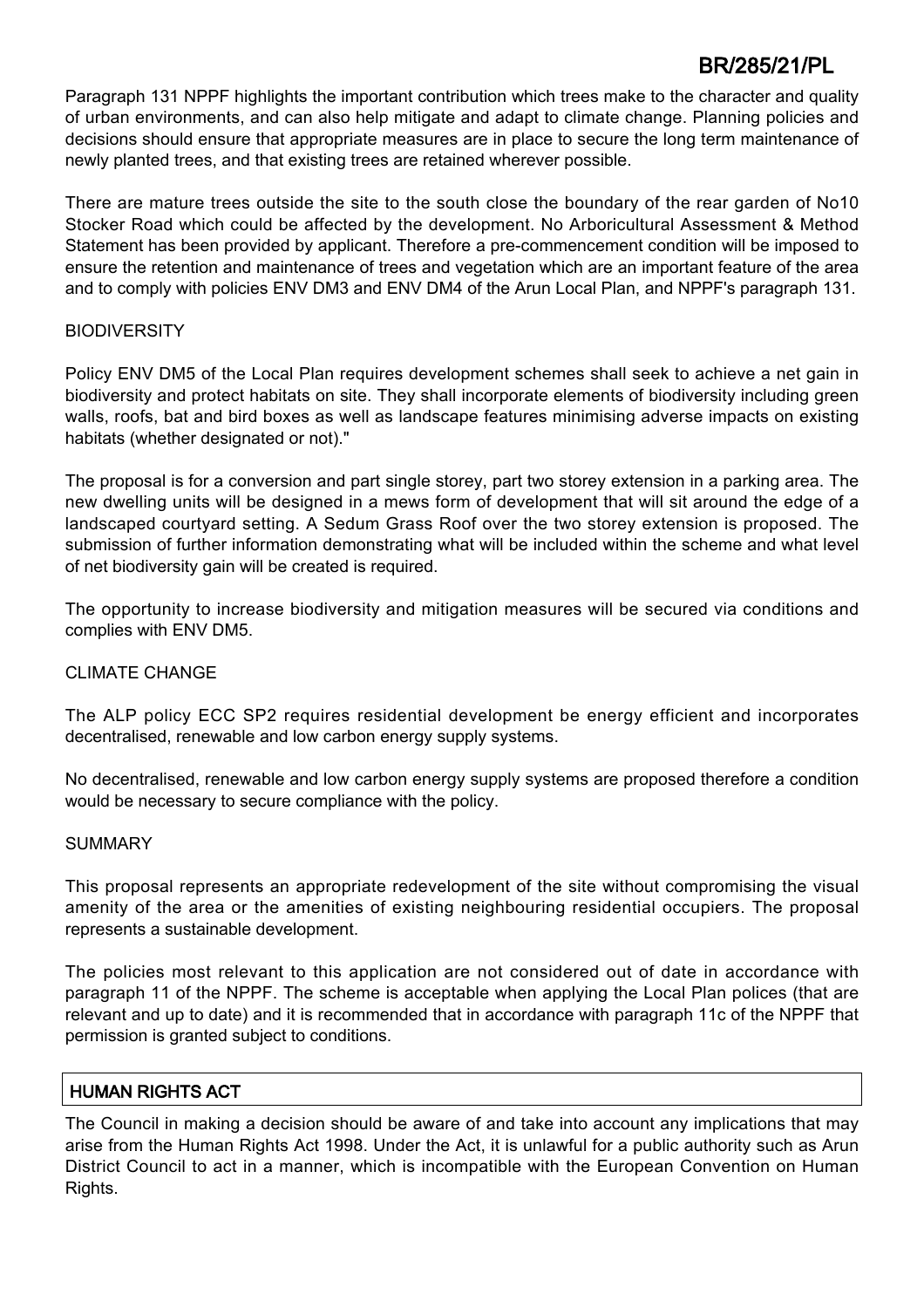Consideration has been specifically given to Article 8 (right to respect private and family life) and Article 1 of the First Protocol (protection of property). It is not considered that the recommendation for approval of the grant of permission in this case interferes unreasonably with any local residents' right to respect for their private and family life and home, except insofar as it is necessary to protect the rights and freedoms of others (in this case, the rights of the applicant). The Council is also permitted to control the use of property in accordance with the general interest and the recommendation for approval is considered to be a proportionate response to the submitted application based on the considerations set out in this report.

## DUTY UNDER THE EQUALITIES ACT 2010

Duty under the Equalities Act 2010

In assessing this proposal the following impacts have been identified upon those people with the following protected characteristics (age, disability, gender reassignment, marriage and civil partnership, pregnancy and maternity, race, religion or belief, sex or sexual orientation).

The proposal would have a neutral impact on the protected characteristics.

### SECTION 106 DETAILS

This decision will be granted with a S106 legal agreement relating to a contribution of £2,613 towards the cost of delivering measures to avoid or mitigate to an acceptable level, the harm caused to Pagham Harbour by the Development.

## CIL DETAILS

This application is CIL Liable therefore developer contributions towards infrastructure will be required (dependant on any exemptions or relief that may apply)

## **RECOMMENDATION**

APPROVE CONDITIONALLY SUBJECT TO A SECTION 106 AGREEMENT

1 The development hereby permitted shall be begun before the expiration of 3 years from the date of this permission.

Reason: To comply with Section 91 of the Town and Country Planning Act 1990 (as amended).

2 The development hereby approved shall be carried out in accordance with the following approved plans:

Dwg No CBL-1020-235-L101, Location Plan; Dwg No CBL-1020-235-B101, Block Plan; Dwg No CBL-1020235-P201 Rev B, Proposed West Elevation; Dwg No CBL-1020235-P202 Rev B, Proposed Rear Elevation; Dwg No CBL-1020235-P203 Rev B, Proposed East Elevation; Dwg No CBL-1020235-P204 Rev B, Proposed Section (South); Dwg No CBL-1020235-P102 Rev B, Proposed First Floor Plan; Dwg No CBL-1020235-PS101 Rev C, Proposed Site Plan - Ground Floor; Dwg No CBL-1020235-P104 Rev B, Proposed Roof Plan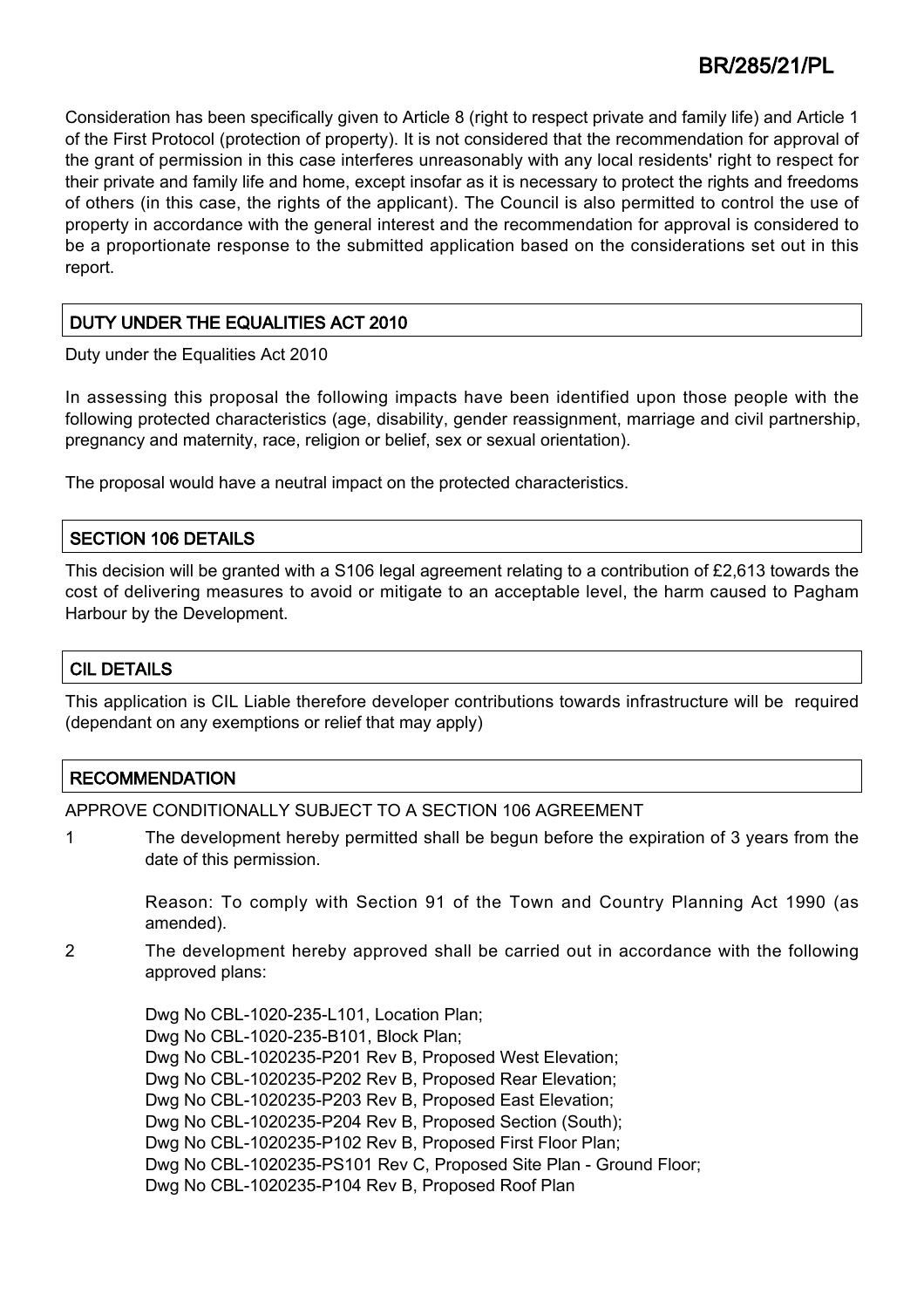Reason: For the avoidance of doubt and in the interests of amenity and the environment in accordance with policy D DM1 of the Arun Local Plan.

3 Development shall not commence, other than works of site survey and investigation, until full details of the proposed surface water drainage scheme have been submitted to and approved in writing by the Local Planning Authority. The design should follow the hierarchy of preference for different types of surface water drainage disposal systems as set out in Approved Document H of the Building Regulations, and the recommendations of the SuDS Manual produced by CIRIA. Winter groundwater monitoring to establish highest annual ground water levels and winter Percolation testing to BRE 365, or similar approved, will be required to support the design of any Infiltration drainage. No building / No part of the extended building shall be occupied until the complete surface water drainage system serving the property has been implemented in accordance with the agreed details and the details so agreed shall be maintained in good working order in perpetuity.

> Reason: To ensure that the proposed development is satisfactorily drained in accordance with policies W SP1, W DM1, W DM2 and W DM3 of the Arun Local Plan. This is required to be a pre-commencement condition because it is necessary to implement the surface water drainage system prior to commencing any building works.

4 No development above damp proof course (DPC) level shall take place unless and until a schedule of materials and finishes and samples of such materials and finishes to be used for external walls (and roofs) of the proposed extension have been submitted to and approved by the Local Planning Authority and the materials so approved shall be used in the construction of the extension.

> Reason: To enable the Local Planning Authority to control the development in detail in the interests of amenity by endeavouring to achieve a building of visual quality in accordance with policy D DM1of the Arun Local Plan.

5 No development above damp proof course (DPC) level shall take place until details of screen walls and/or fences have been submitted to and approved by the Local Planning Authority and no dwellings/buildings shall be occupied until such screen walls and/or fences associated with them have been erected.

Reason: In the interests of amenity in accordance with policy D DM1 of the Arun Local Plan.

6 Before the buildings hereby permitted are occupied a drying area and dustbin enclosure(s) shall be provided as part of the development in accordance with detailed drawings to be submitted to and approved in writing by the Local Planning Authority, such drawings to show the siting and design thereof. The areas shall be provided prior to occupation and retained in perpetuity.

> Reason: To safeguard the appearance of the property and the amenities of the area in accordance with policy D DM1of the Arun Local Plan.

7 No part of the development shall be first occupied until covered and secure cycle parking spaces have been provided in accordance with plans and details to be submitted to and approved by the Local Planning Authority. The cycle spaces so approved shall be maintained in perpetuity.

Reason: To provide alternative travel options to the use of the car in accordance with policy T SP1 and the Arun Parking Guide SPD.

8 No construction/demolition activities shall take place, other than between 08:00 to 18:00 hours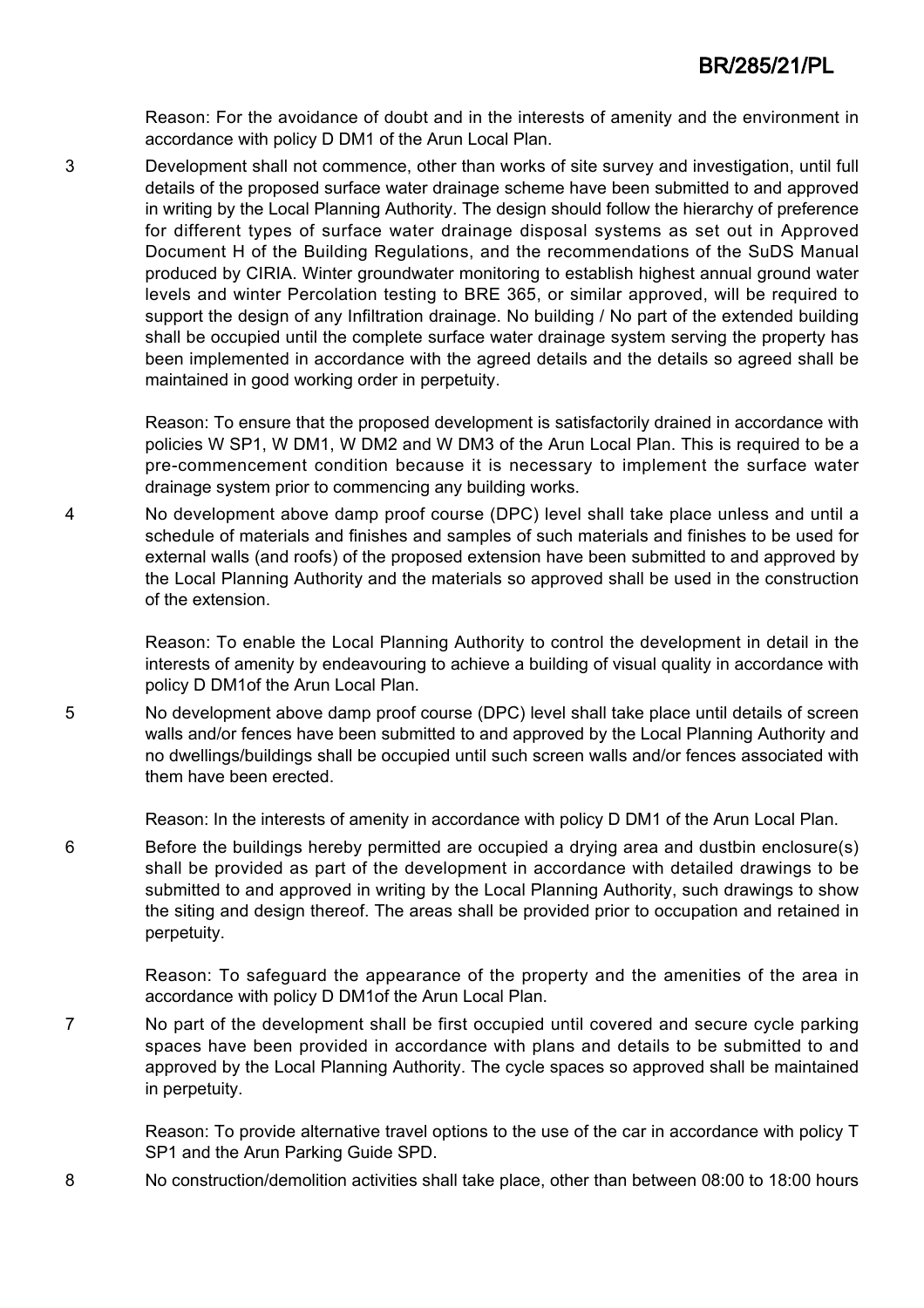(Monday to Friday) and 08:00 to 13:00 hours (Saturday) with no works taking place on Sunday or Bank Holidays unless they are not audible outside of the application site.

Reason: To protect the amenity of local residents in accordance with policies QE SP1 and QE DM1 of the Arun Local Plan

9 Prior to first occupation the applicant has submitted a scheme for approval by the Local Planning Authority to demonstrate that the development will incorporate decentralised, renewable and low carbon energy supply systems including full details of solar panels or air source pumps. The approved scheme shall thereafter be implemented prior to occupation of the dwelling and any approved renewable energy supply systems shall be permanently retained & maintained in good working order thereafter.

> Reason: To ensure that the development is energy efficient and in accordance with policy ECC SP2 of the Arun

10 Prior to occupation of the dwelling details of Biodiversity Net Gain shall be submitted to and approved by the Local Planning Authority. The details so approved shall be implemented no later than 6 months following the occupation of the dwelling and permanently retained thereafter.

Reason: In accordance with Arun Local Plan policy ENV DM5 and the National Planning Policy Framework.

11 Before the site is occupied or any machinery is introduced to the site or demolition work or construction work or alterations to existing ground levels takes place a PRE-COMMENCEMENT Site Meeting is to take place between the Planning Authority's Tree Officer and the Arboricultural Expert representing the site owner(s) or Site Manager - at this meeting all protective fencing will be inspected to verify it is 'Fit for Purpose' as required under British Standard 5837:2012.

Reason: To ensure the retention and maintenance of trees and vegetation which are an important feature of the area in accordance with Policy D DM1 of the Arun Local Plan. It is considered necessary for this to be a pre-commencement condition as the protection and retention of trees goes to the heart of the planning permission.

12 Prior to the commencement of development the following components of a scheme to deal with the risks associated with contamination of the site shall each be submitted to and approved, in writing, by the Local Planning Authority (LPA):

1. A Preliminary Risk Assessment which has identified:

all previous uses potential contaminants associated with those uses

a conceptual model of the site indicating sources, pathways and receptors

potentially unacceptable risks arising from contamination at the site.

2. A Site Investigation Scheme, based on (1) to provide information for a detailed assessment of the risk to all receptors that may be affected, including those off site.

3. The site investigation results and the detailed risk assessment (2) and, based on these, an options appraisal and remediation strategy giving full details of the remediation measures required and how they are to be undertaken.

4. A Verification Report providing details of the data that will be collected in order to demonstrate that the works set out in (3) are complete and identifying any requirements for longer-term monitoring of pollutant linkages, maintenance and arrangements for contingency action.

Any changes to these components require the express consent of the LPA. The scheme shall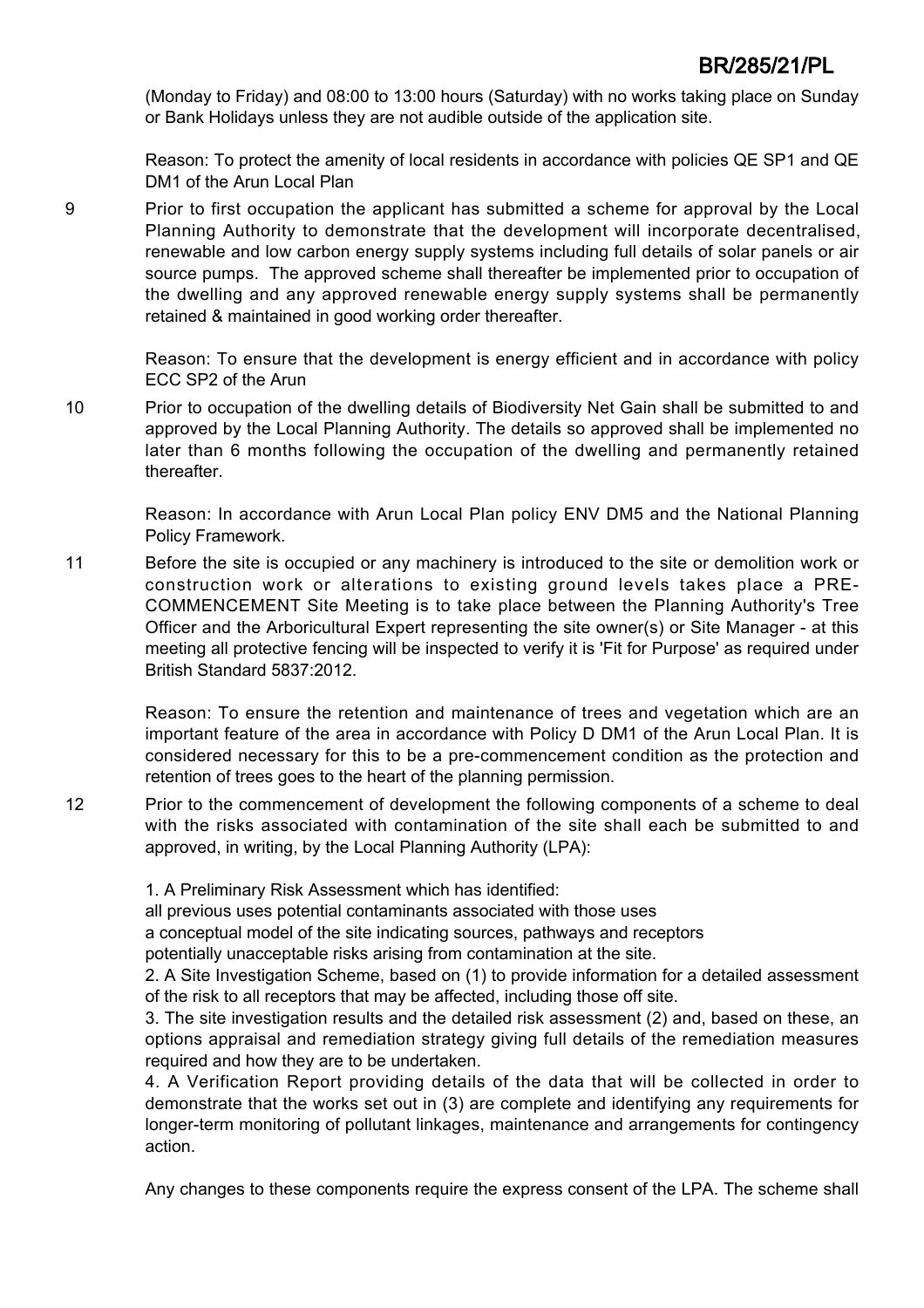be implemented as approved.

The scheme shall be implemented as approved above and prior to commencement of any construction work (or such other date or stage in development as may be agreed in writing with the LPA), a Verification Report demonstrating completion of the works set out in the approved remediation strategy and the effectiveness of that remediation shall be submitted to and approved in writing by the LPA. The report shall include results of sampling and monitoring carried out in accordance with the approved verification plan to demonstrate that the site remediation criteria have been met. The report shall also include a long-term monitoring and maintenance plan for longer-term monitoring of pollutant linkages, maintenance and arrangements for contingency action, as identified in the verification report, and for the reporting of this in writing to the LPA.

Reason: To ensure that the development complies with approved details in the interests of protection of the environment and prevention of harm to human health in accordance with Arun Local Plan policies QE SP1 and QE DM4. This is required to be a pre-commencement condition because these details have to be agreed and in place before any work commences.

- 13 INFORMATIVE: This decision has been granted in conjunction with a Section 106 legal agreement relating to a contribution of £2 613 towards the cost of delivering measures to avoid or mitigate to an acceptable level, the harm caused to Pagham Harbour by the Development.
- 14 INFORMATIVE: Infiltration rates for soakage structures are to be based on percolation tests undertaken in the winter period and at the location and depth of the proposed structures. The infiltration tests must be carried out in accordance with BRE365, CIRIA R156 or a similar approved method. All design storms must include a climate change allowance of 40% on stored volumes or rainfall intensity. Infiltration structures must cater for the critical 1 in 10 year storm event, (plus40%) between the invert of the entry pipe to the soakaway and the base of the structure. The design must also have provision to ensure there is capacity in the system to contain the critical 1 in 100 year storm event (plus 40%).

Adequate freeboard must be provided between the base of the soakaway structure and the highest recorded annual groundwater level identified in that location. Any SuDS or soakaway design must include adequate groundwater monitoring data to determine the highest groundwater table in support of the design. The applicant is advised to discuss the extend of ground water monitoring with the council's engineers.

Supplementary guidance notes regarding surface water drainage are located at https://www.arun.gov.uk/drainage-planning-consultations on Arun District Council's website. A surface water drainage checklist is available on Arun District Council's website, this should be submitted with a Discharge of Conditions Application.

15 INFORMATIVE: Statement pursuant to Article 35 of the Town and Country Planning (Development Management Procedure)(England) Order 2015. The Local Planning Authority has acted positively and proactively in determining this application by assessing the proposal against all material considerations, including planning policies and any representations that may have been received and subsequently determining to grant planning permission in accordance with the presumption in favour of sustainable development, as set out within the National Planning Policy Framework.

### BACKGROUND PAPERS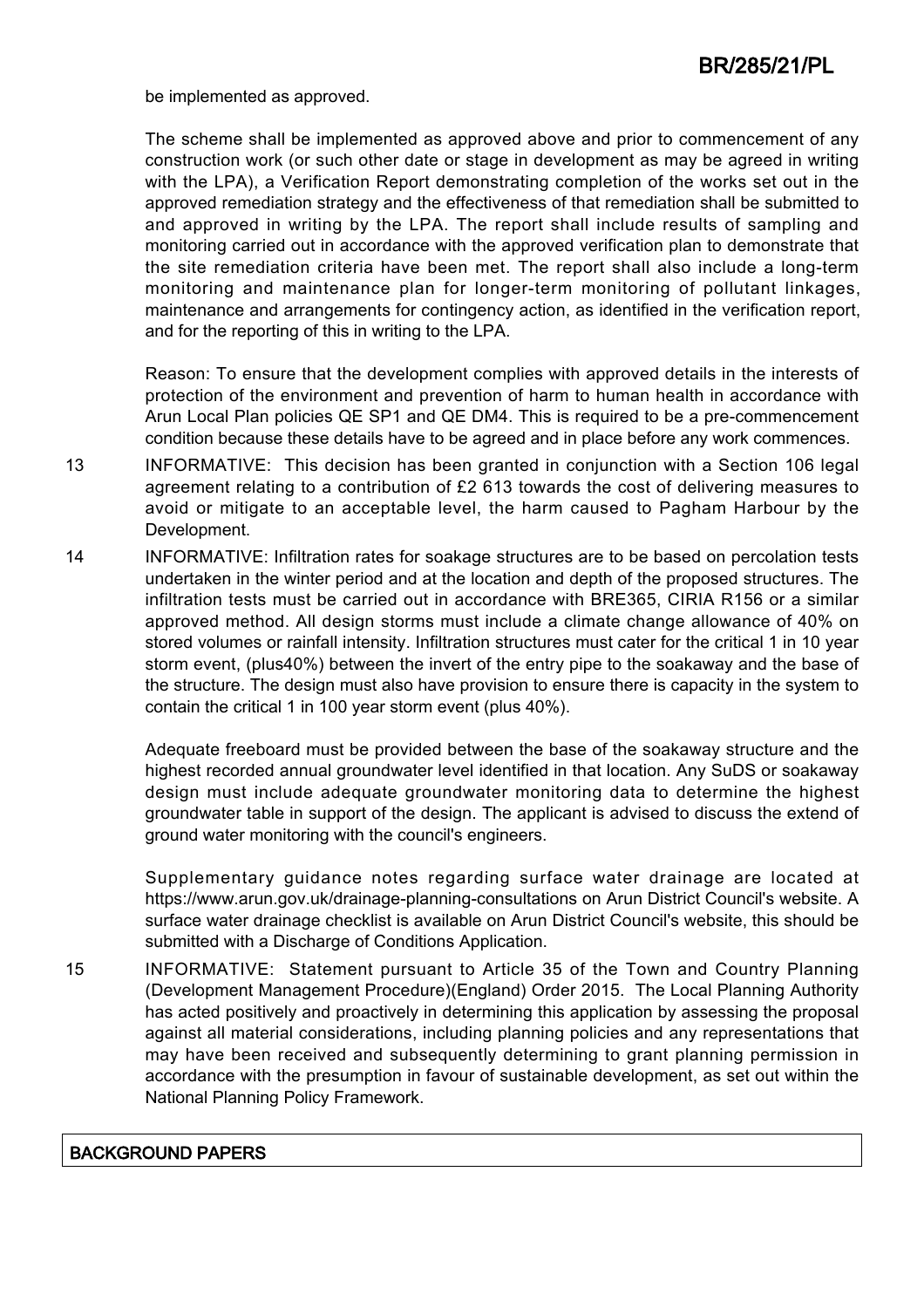[The documents relating to this application can be viewed on the Arun District Council website by going](http://www1.arun.gov.uk/planrec/index.cfm?tpkey=eOcella&user_key_1=BR/285/21/PL&keyscheme=planning) [to https://www.arun.gov.uk/weekly-lists and entering the application reference or directly by clicking on](http://www1.arun.gov.uk/planrec/index.cfm?tpkey=eOcella&user_key_1=BR/285/21/PL&keyscheme=planning) [this link.](http://www1.arun.gov.uk/planrec/index.cfm?tpkey=eOcella&user_key_1=BR/285/21/PL&keyscheme=planning)